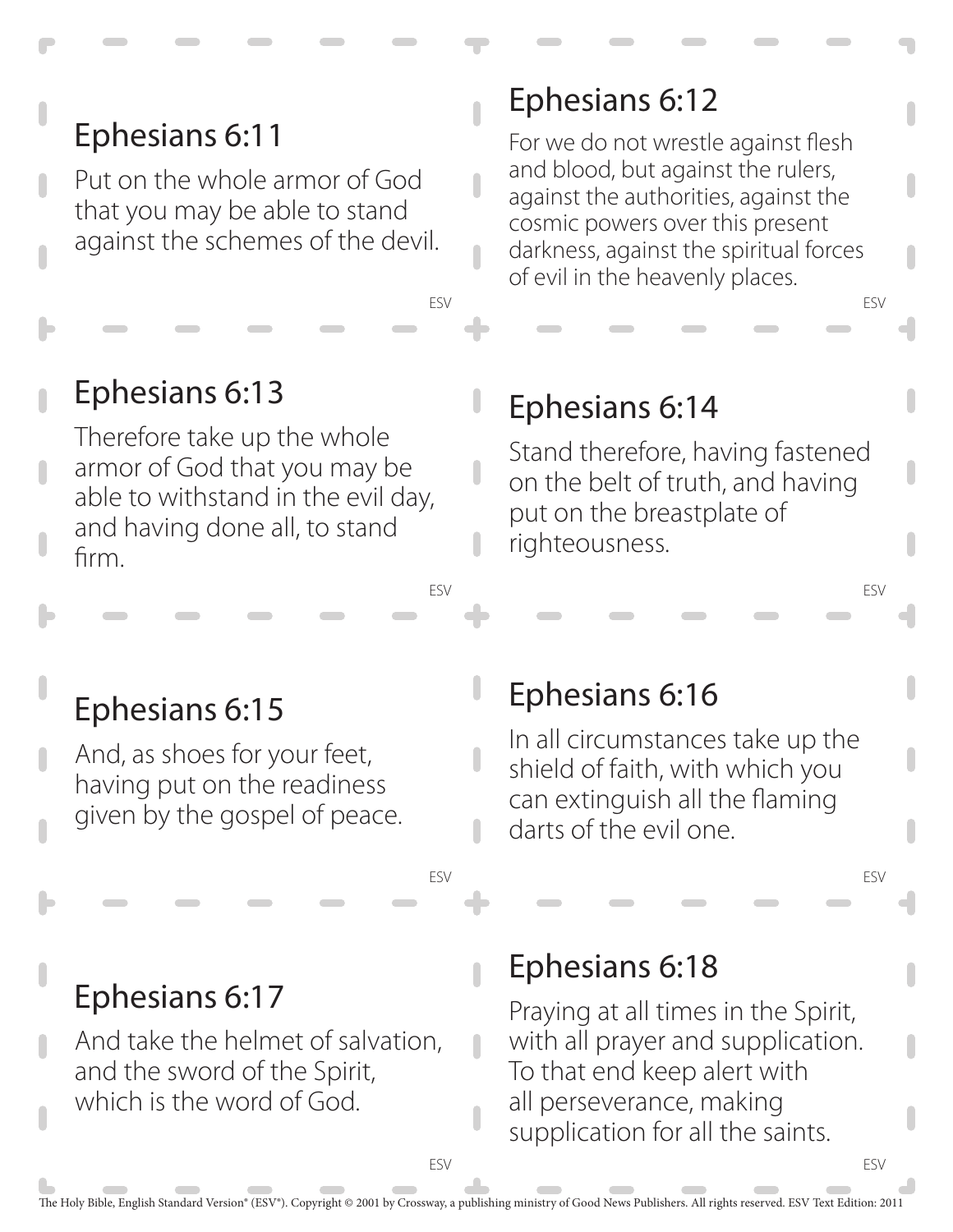#### ESV ESV ESV ESV ESV ESV ESV ESV Psalm 119:14 In the way of your testimonies I delight as much as in all riches. Psalm 119:13 With my lips I declare all the rules of your mouth. Psalm 119:12 Blessed are you, O LORD; teach me your statutes! Psalm 119:11 I have stored up your word in my heart that I might not sin against you. Psalm 119:10 With my whole heart I seek you; let me not wander from your commandments! Psalm 119:9 How can a young man keep his way pure? By guarding it according to your word. Ephesians 6:20 For which I am an ambassador in chains that I may declare it boldly, as I ought to speak. Ephesians 6:19 And also for me, that words may be given to me in opening my mouth boldly to proclaim the mystery of the gospel.

The Holy Bible, English Standard Version® (ESV®). Copyright © 2001 by Crossway, a publishing ministry of Good News Publishers. All rights reserved. ESV Text Edition: 2011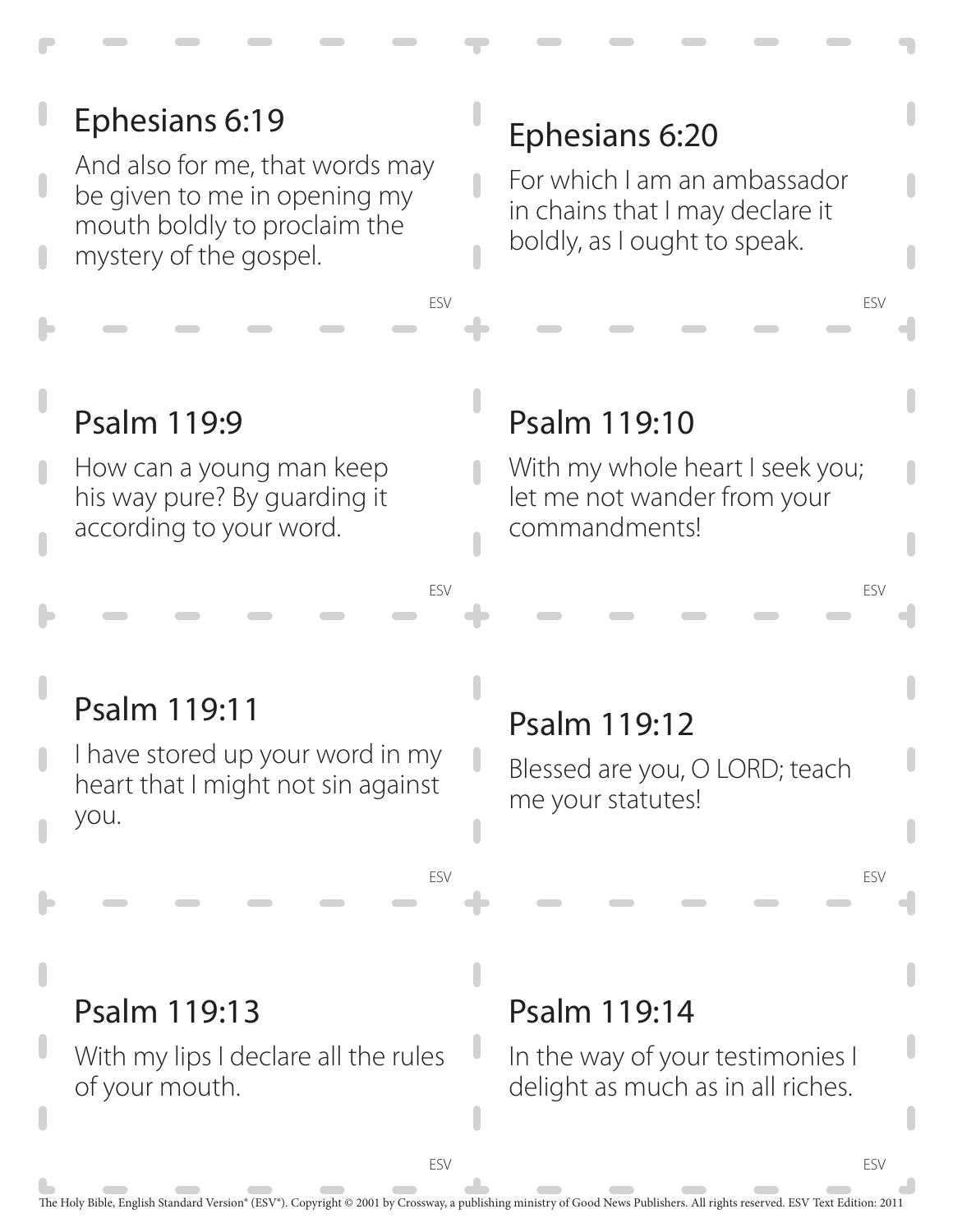### Psalm 119:15

I will meditate on your precepts and fix my eyes on your ways.

#### Psalm 119:16

I will delight in your statutes; I will not forget your word.

ESV

ESV

ESV

ESV

### 1 John 4:7

Beloved, let us love one another, for love is from God, and whoever loves has been born of God and knows God.

#### 1 John 4:8

ESV

ESV

ı

ı

ESV

Anyone who does not love does not know God, because God is love.

### 1 John 4:9

In this the love of God was made manifest among us, that God sent his only Son into the world, so that we might live through him.

### 1 John 4:10

In this is love, not that we have loved God but that he loved us and sent his Son to be the propitiation for our sins.

#### 1 John 4:11

Beloved, if God so loved us, we also ought to love one another.

# 1 John 4:12

No one has ever seen God; if we love one another, God abides in us and his love is perfected in us.

ESV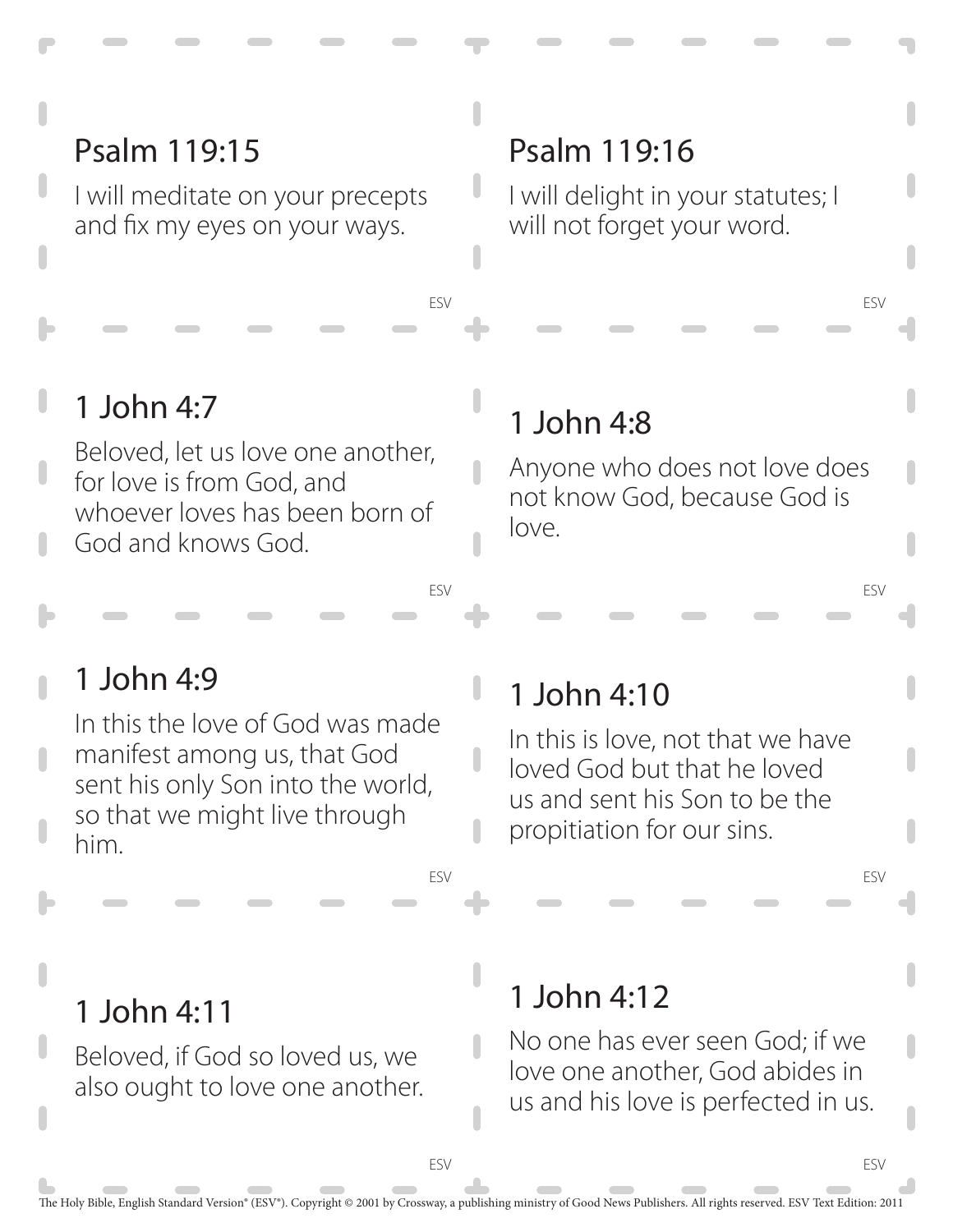## 1 John 4:11–12

Beloved, if God so loved us, we also ought to love one another. No one has ever seen God; if we love one another, God abides in us and his love is perfected in us.

#### 1 John 4:13–14

 $\overline{\phantom{a}}$ 

ESV ESV By this we know that we abide in him and he in us, because he has given us of his Spirit. And we have seen and testify that the Father has sent his Son to be the Savior of the world.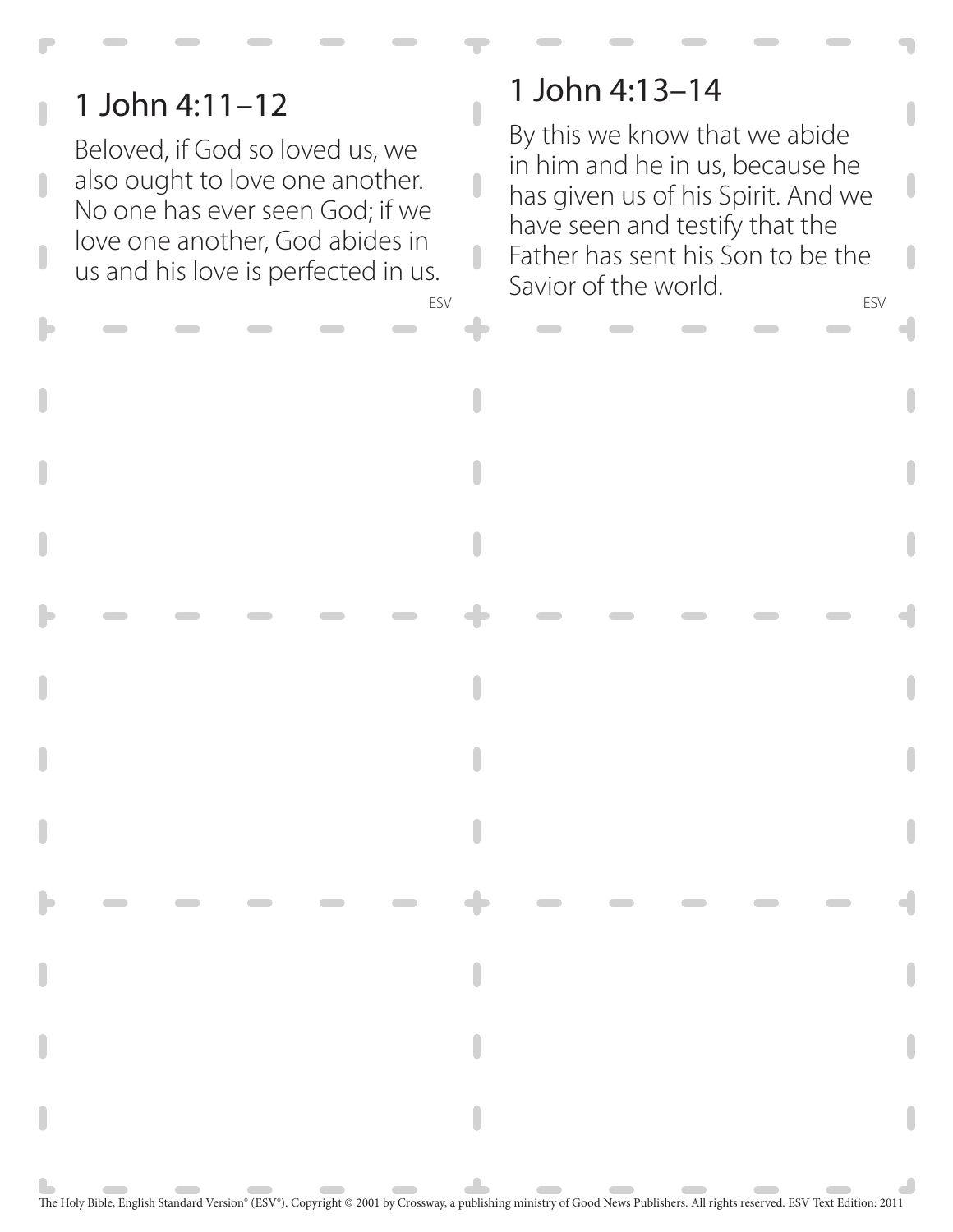Put on the whole armour of God that ye may be able to stand against the wiles of the devil.

### Ephesians 6:13

Wherefore take unto you the whole armour of God that ye may be able to withstand in the evil day, and having done all, to stand.

# Ephesians 6:12

П

For we wrestle not against flesh and blood, but against principalities, against powers, against the rulers of the darkness of this world, against spiritual wickedness in high places.

KJV KJV

### Ephesians 6:14

Stand therefore, having your loins girt about with truth, and having on the breastplate of righteousness.

KJV KJV

# Ephesians 6:15

And your feet shod with the preparation of the gospel of peace;

### Ephesians 6:16

Above all, taking the shield of faith, wherewith ye shall be able to quench all the fiery darts of the wicked.

KJV KJV

# Ephesians 6:17

And take the helmet of salvation, and the sword of the Spirit, which is the word of God.

### Ephesians 6:18

Praying always with all prayer and supplication in the Spirit, and watching thereunto with all perseverance and supplication for all saints.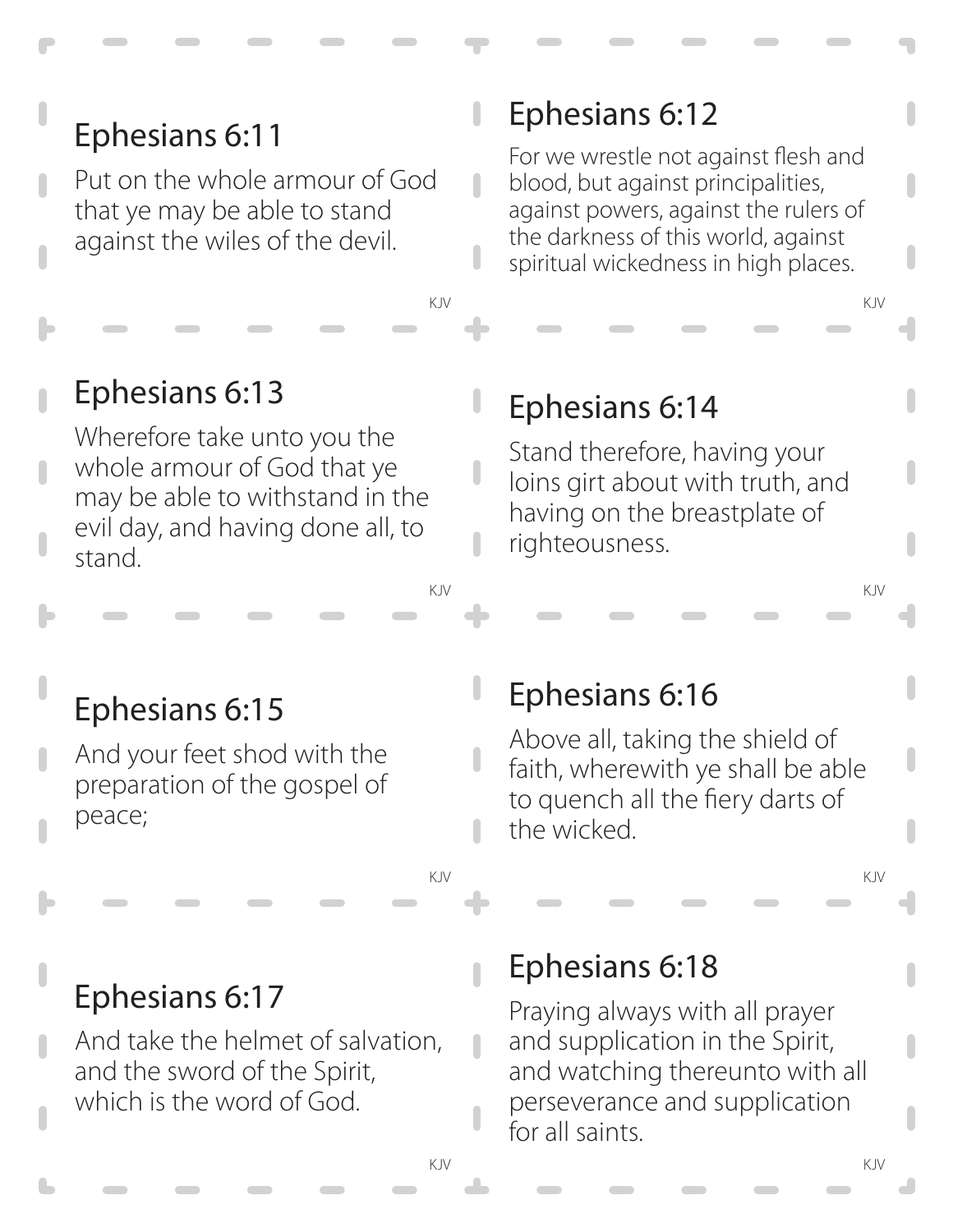And for me, that utterance may be given unto me, that I may open my mouth boldly, to make known the mystery of the gospel.

### Ephesians 6:20

For which I am an ambassador in bonds: that therein I may speak boldly, as I ought to speak.

KJV KJV

### Psalm 119:9

Wherewithal shall a young man cleanse his way? By taking heed thereto according to thy word.

### Psalm 119:10

With my whole heart have I sought thee; O let me not wander from thy commandments.

KJV KJV

### Psalm 119:11

Thy word have I hid in mine heart, that I might not sin against thee.

# Psalm 119:12

Blessed art thou, O LORD; teach me thy statutes.

KJV KJV

#### Psalm 119:13

With my lips have I declared all the judgments of thy mouth.

### Psalm 119:14

I have rejoiced in the way of thy testimonies, as much as in all riches.

П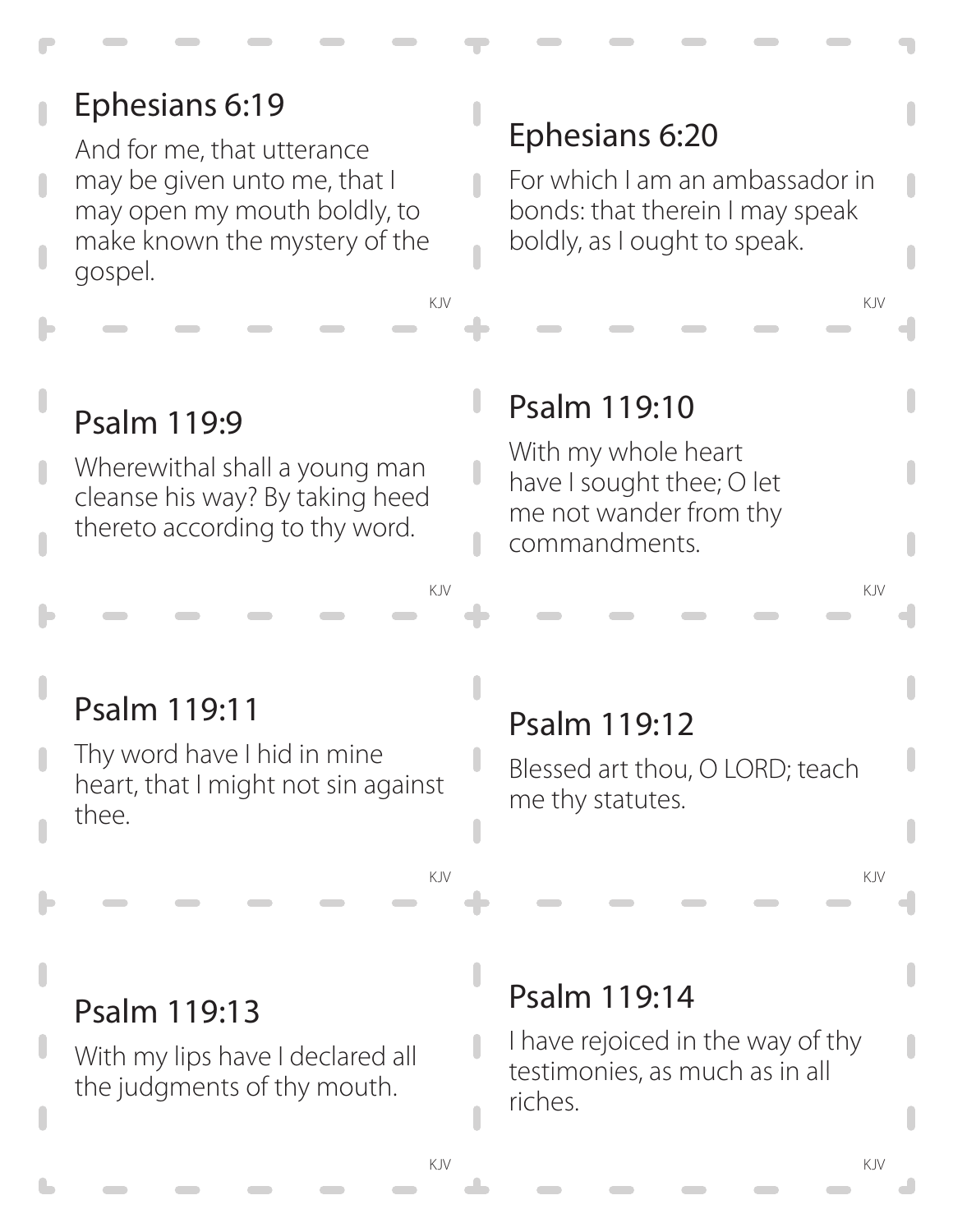# Psalm 119:15

I will meditate in thy precepts, and have respect unto thy ways.

# Psalm 119:16

I will delight myself in thy statutes; I will not forget thy word.

KJV KJV

# 1 John 4:7

Beloved, let us love one another, for love is of God, and every one that loveth is born of God, and knoweth God.

### 1 John 4:8

He that loveth not knoweth not God, for God is love.

KJV KJV

# 1 John 4:9

In this was manifested the love of God toward us, because that God sent his only begotten Son into the world, that we might live through him.

# 1 John 4:10

ı

Herein is love, not that we loved God, but that he loved us, and sent his Son to be the propitiation for our sins.

KJV KJV

### 1 John 4:11

Beloved, if God so loved us, we ought also to love one another.

# 1 John 4:12

No man hath seen God at any time. If we love one another, God dwelleth in us, and his love is perfected in us.

J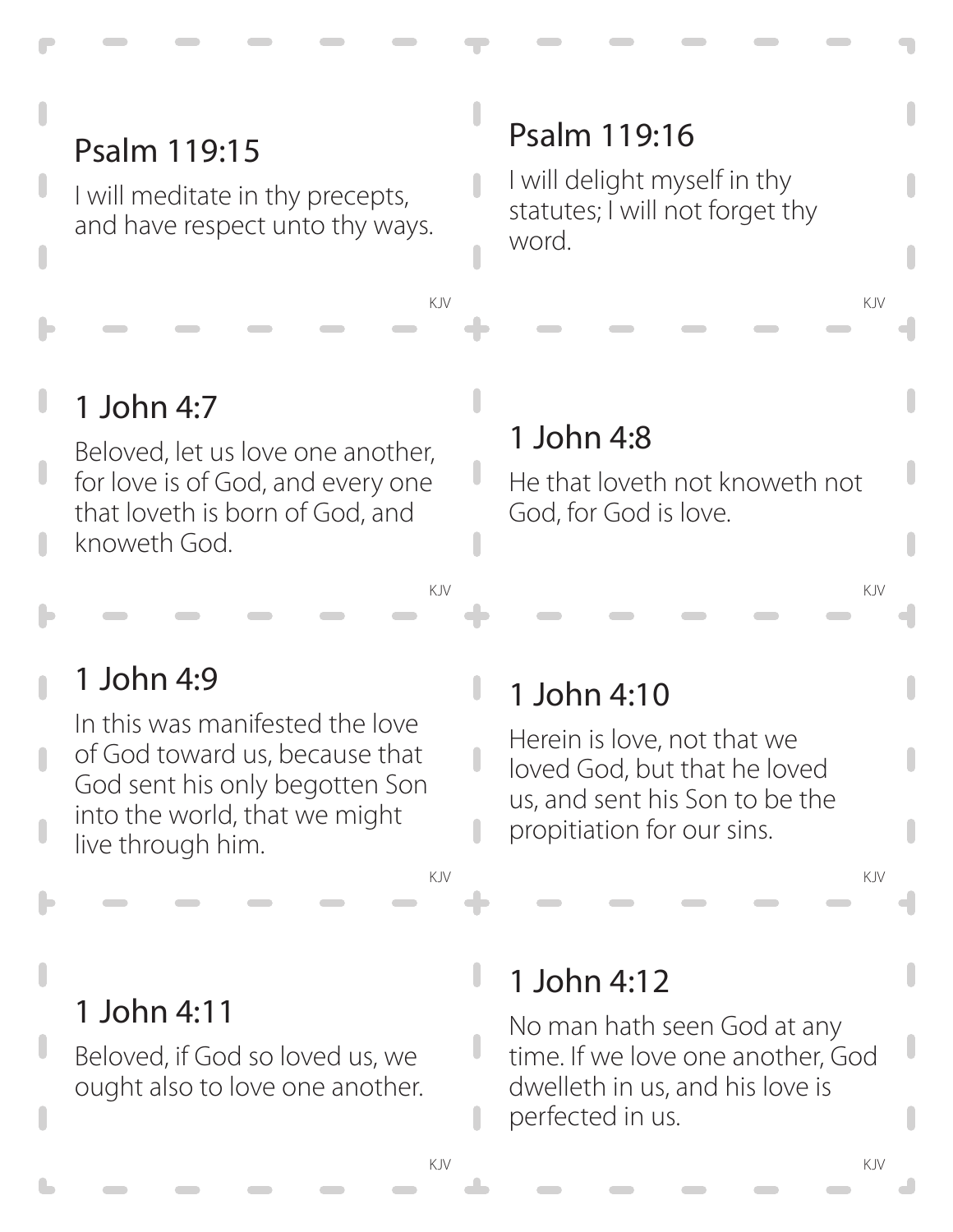# 1 John 4:11-12

П

Beloved, if God so loved us, we ought also to love one another. No man hath seen God at any time. If we love one another, God dwelleth in us, and his love is perfected in us.

### 1 John 4:13-14

 $\overline{\phantom{a}}$ 

I

KJV KJV Hereby know we that we dwell in him, and he in us, because he hath given us of his Spirit. And we have seen and do testify that the Father sent the Son to be the Saviour of the world.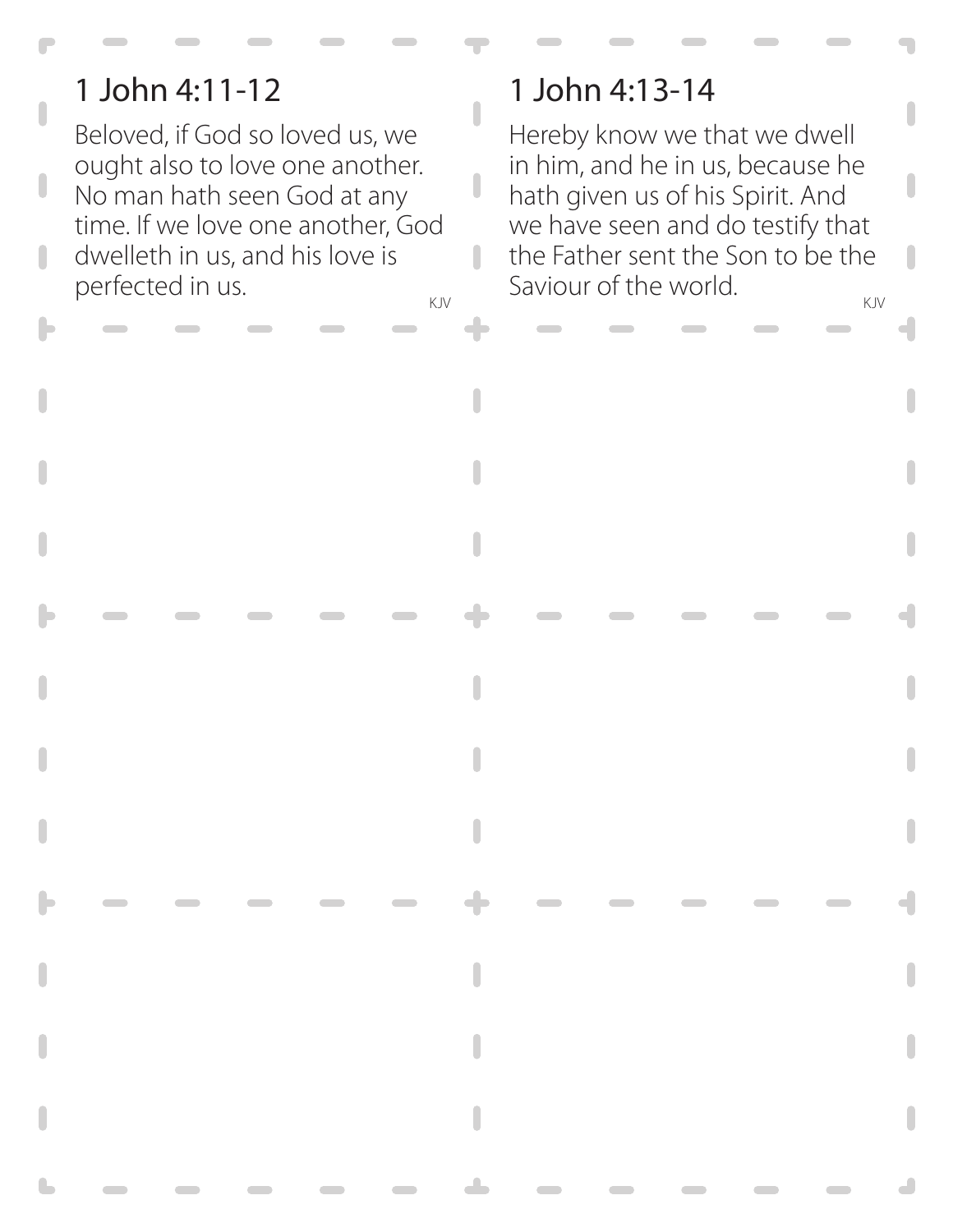Put on the full armor of God, so that you will be able to stand firm against the schemes of the devil.

# Ephesians 6:12

For our struggle is not against flesh and blood, but against the rulers, against the powers, against the world forces of this darkness, against the spiritual forces of wickedness in the heavenly places.

# Ephesians 6:13

Therefore, take up the full armor of God, so that you will be able to resist in the evil day, and having done everything, to stand firm.

### Ephesians 6:14

Stand firm therefore, having girded your loins with truth, and having put on the breastplate of righteousness.

# Ephesians 6:15

And having shod your feet with the preparation of the gospel of peace.

# Ephesians 6:16

In addition to all, taking up the shield of faith with which you will be able to extinguish all the flaming arrows of the evil one.

NASB

NASB

NASB

NASB

# Ephesians 6:17

And take the helmet of salvation, and the sword of the Spirit, which is the word of God.

### Ephesians 6:18

With all prayer and petition pray at all times in the Spirit, and with this in view, be on the alert with all perseverance and petition for all the saints.

**NASB** 

NASB

NASB

NASB

 $\overline{\phantom{a}}$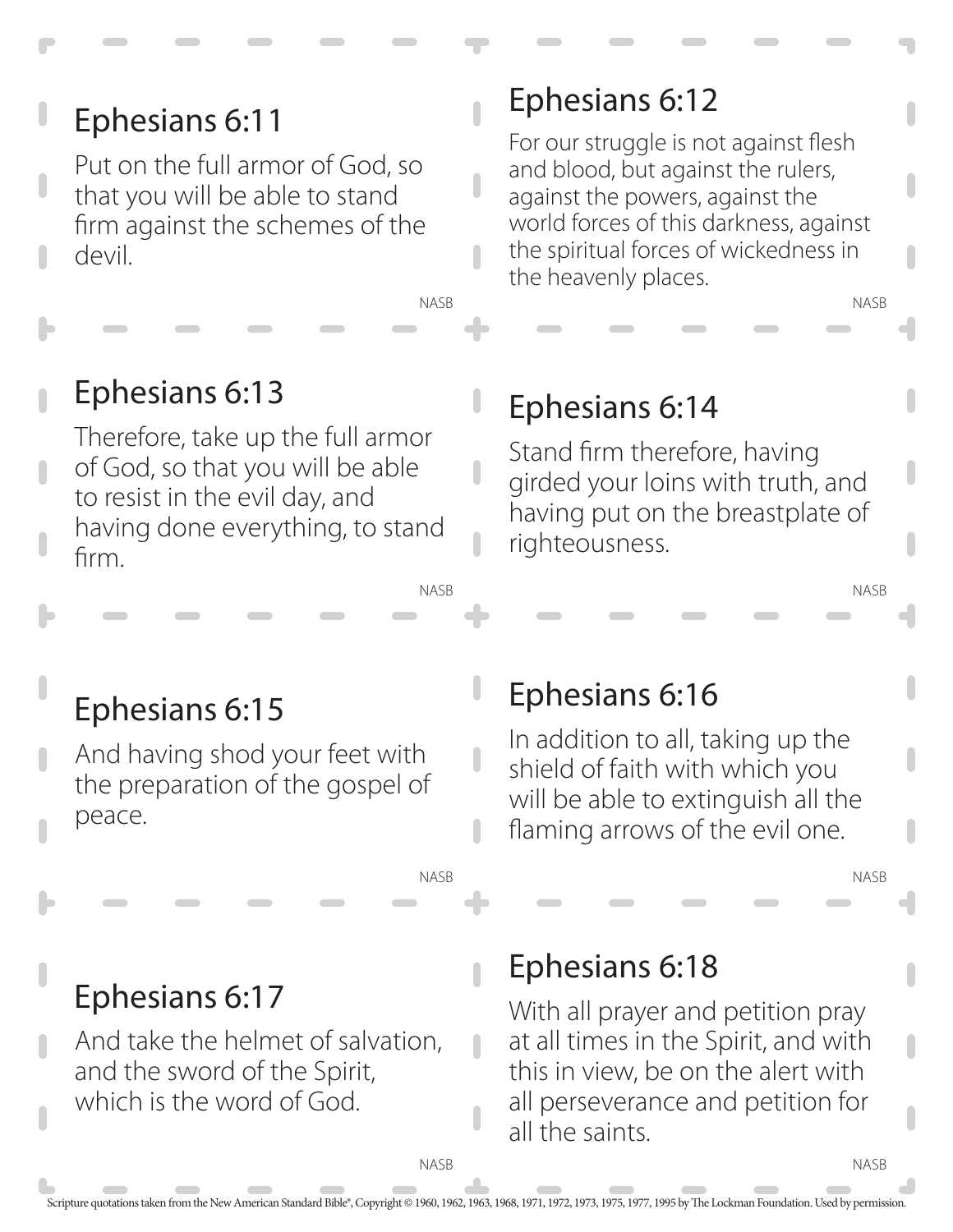#### Scripture quotations taken from the New American Standard Bible®, Copyright © 1960, 1962, 1963, 1968, 1971, 1972, 1973, 1975, 1977, 1995 by The Lockman Foundation. Used by permission. NASB NASB NASB **NASB** NASB NASB NASB NASB Psalm 119:14 I have rejoiced in the way of Your testimonies, as much as in all riches. Psalm 119:13 With my lips I have told of all the ordinances of Your mouth. Psalm 119:12 Blessed are You, O LORD, teach me Your statutes. Psalm 119:11 Your word I have treasured in my heart, that I may not sin against You. Psalm 119:10 With all my heart I have sought You, do not let me wander from Your commandments. Psalm 119:9 How can a young man keep his way pure? By keeping it according to Your word. Ephesians 6:20 For which I am an ambassador in chains, that in proclaiming it I may speak boldly, as I ought to speak. Ephesians 6:19 And pray on my behalf, that utterance may be given to me in the opening of my mouth, to make known with boldness the mystery of the gospel.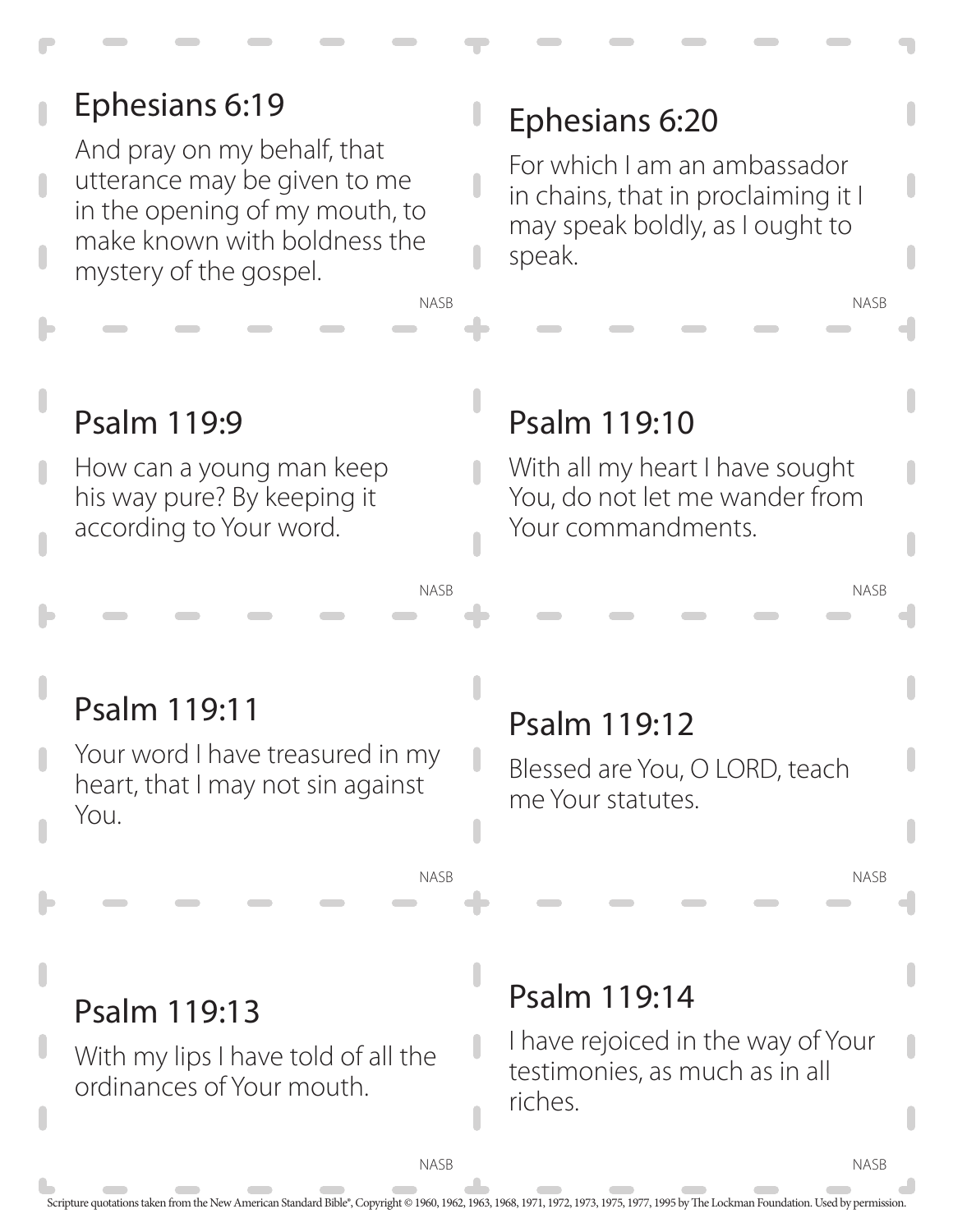# Psalm 119:15

I will meditate on Your precepts and regard Your ways.

### Psalm 119:16

I shall delight in Your statutes, I shall not forget Your word.

### 1 John 4:7

Beloved, let us love one another, for love is from God, and everyone who loves is born of God and knows God.

### 1 John 4:8

NASB

NASB

NASB

П

The one who does not love does not know God, for God is love.

### 1 John 4:9

By this the love of God was manifested in us, that God has sent His only begotten Son into the world so that we might live through Him.

# 1 John 4:10

In this is love, not that we loved God, but that He loved us and sent His Son to be the propitiation for our sins.

NASB

NASB

NASB

### 1 John 4:11

Beloved, if God so loved us, we also ought to love one another.

# 1 John 4:12

No one has seen God at any time, if we love one another, God abides in us, and His love is perfected in us.

**NASB** 

U